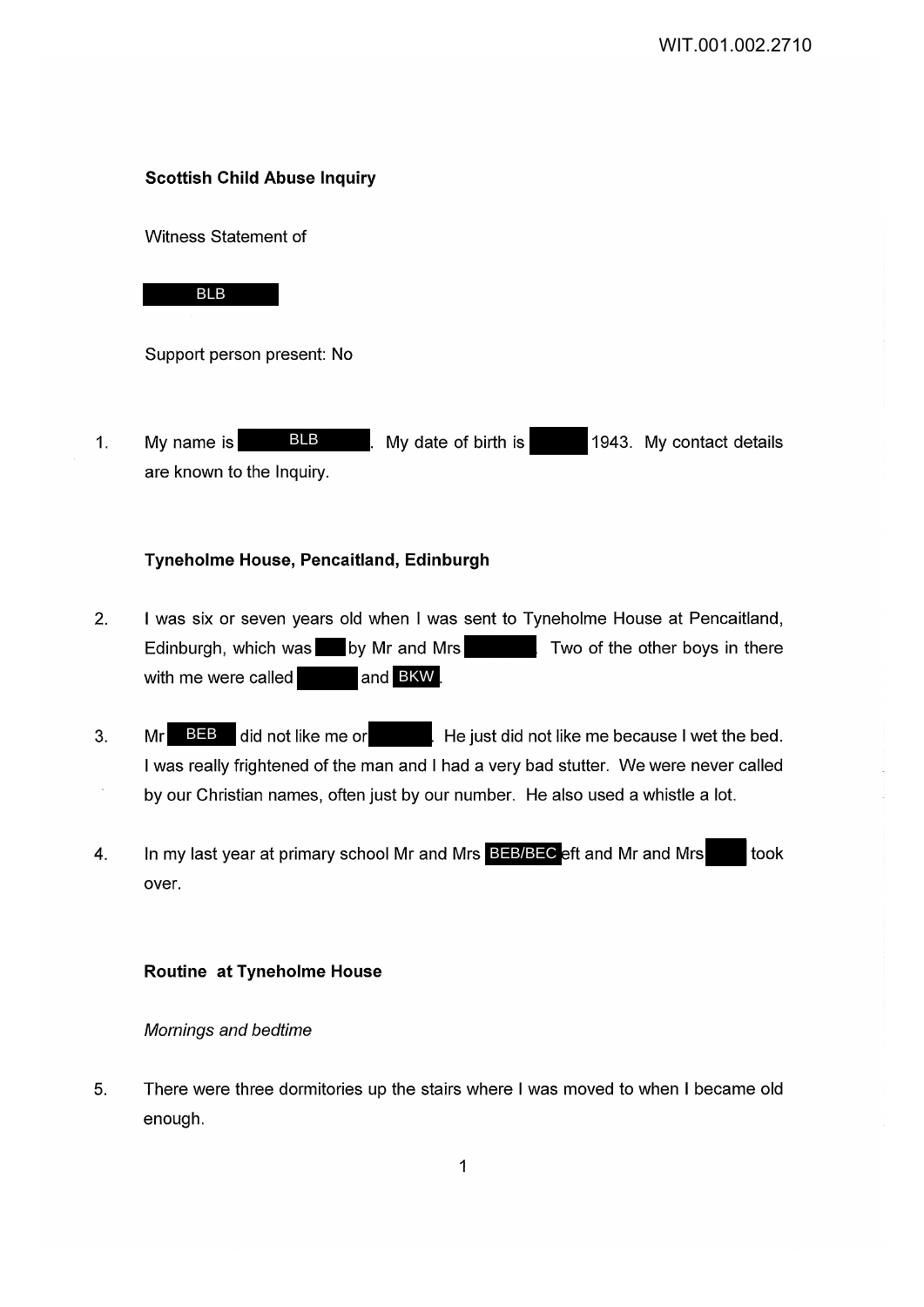## Bedwetting

- 6. I had to go to bed before my age group as a punishment for wetting the bed. In the morning I had to sit in a cold bath. I was often cold at night time and sometimes I was forced to drink a big glass of cold water. It was no wonder I wet my bed. Sleep was an escape.
- 7. Also as punishment for wetting the bed I had to weed around the roses and gravel paths or stand in the corner at playtime after tea.

#### Mealtimes/Food

- 8. We were forced to eat food. It was pushed down Mealtimes could be distressing, smelling things you didn't like and knowing you had to eat it. Lunch at the weekend was the worst. We were given tripe, or stew with big lumps of fat in it and forced to eat it. and BKW mouths.
- 9. Tea was okay, but if you'd been bad you were sent to bed without getting any tea. Even if it was something good, you were not allowed seconds of anything.
- 10. On a Sunday we had cake, but that was stopped for me. If there was anything extra to be had, Mr BEB would wave his hand at me and tell me I wasn't getting any.

#### Washing/bathing

11. After our bath, Mr BEB would pour a big bowl of cold water over our heads. This gave me a severe headache.

#### Clothing/uniform

12. We never had underwear and wore wellington boots with no socks.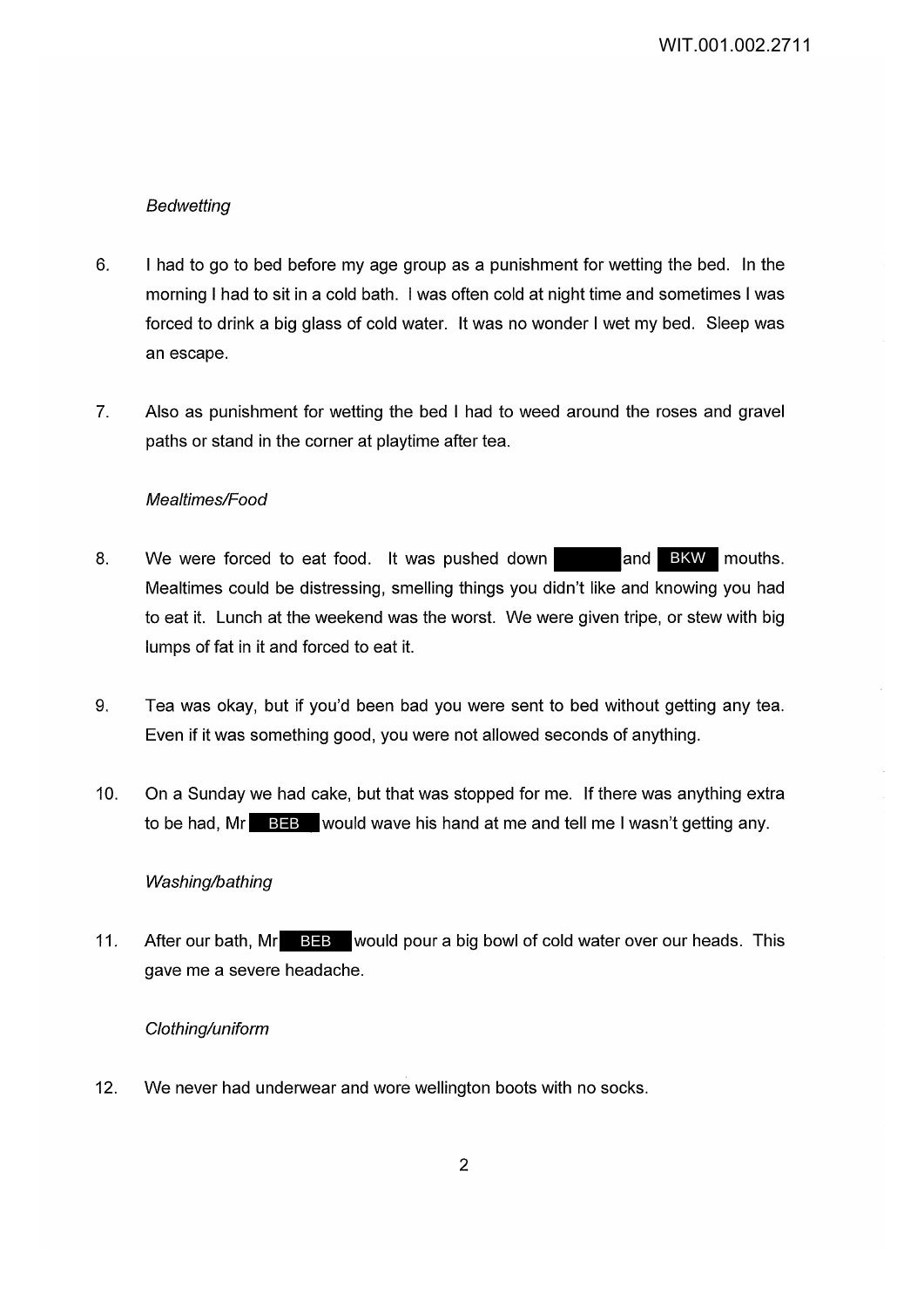### **School**

- 13. I was slow at school and very nervous. I had a stutter and I was told I was lazy.
- 14. When Mr and Mrs took over it was a change for us all. During break at school we could mix with the villagers.
- 15. I was a mess by then and I still wet the bed. I was shy and nervous and my stutter was worse. I had to go to a special school for a year and for once I was top of the class. I felt I had achieved something.
- 16. After that I was sent to Ross High where I was back at the bottom again. I had to be taught at my own pace.  $Mr$  did try to help me.

#### Fostering

- 17. Strangers took me to Edinburgh to stay with them. It was distressing. I had never been by myself or had a bedroom to myself. After a while I was sent back to the home.
- 18. By the time I returned the one staff member who had been nice to me had left and my friend BKW had gone to Australia. There was just left as my close friend.

## **Abuse at Tyneholme House**

- 19. Mrs BEC threatened to send me away with no clothes on. I saw that happen. She also threatened us that we would have to 'see sir'.
- 20. When I returned to the home from primary school Mr  $\overline{BEB}$  would be at the back door. If I had dirt on my clothes, he would slap me across the face, or he would pass close by me and grind his knuckles on my head.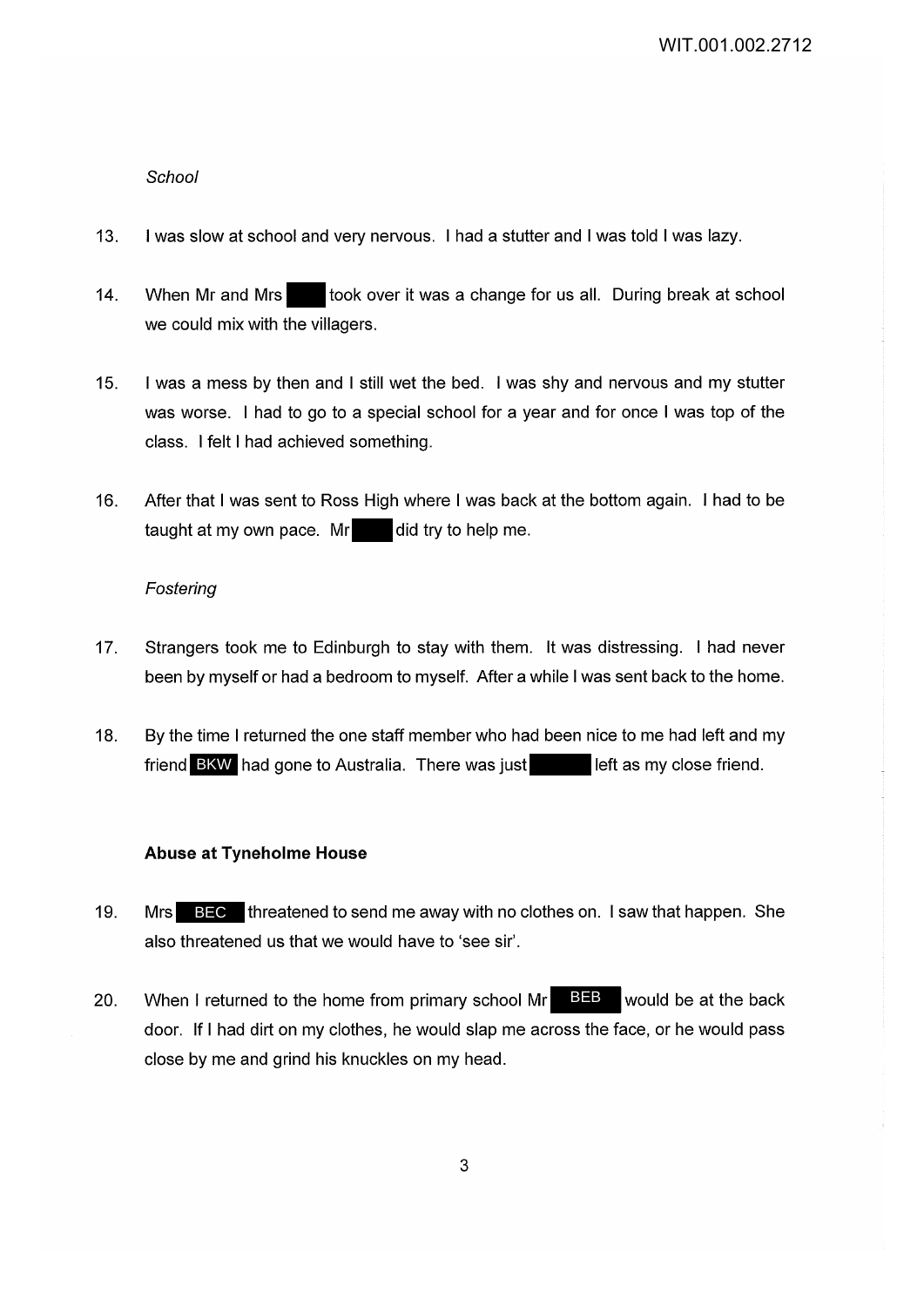- 21. Mr BEB would sit on the landing sometimes. If we were talking in the dormitory, he would come in in a rage. We would get under the covers and he would start beating us with the cane. We would also be sent downstairs to the passage where we would have to stand in our pyjamas, freezing cold, and wait for him to finish his supper. When he had finished he would cane our hands.
- 22. Two of the older boys had sex with me. One was very forceful, the other was friendly. It didn't really bother me. Right or wrong didn't come into it.
- 23. One evening I was lying on the floor in the big boys' playroom in deep distress. There was no other boy there. I remember a black figure standing over me, thrashing me with a long, wide belt. The image comes and goes, but I recall the figure moved close and opened his trousers while I was crying and I had to hold his penis. He then grabbed my head and thrust his penis into me while I was trying to get away from it.
- 24. I also have another memory of kneeling on the floor in his bedroom, which was next to my dormitory, masturbating him.
- 25. I know there is more, but I don't want to go back. I have a black hole in my memory that I can't and don't want to enter.

#### **Leaving Tyneholme House**

26. I left Tyneholme House at fifteen. It was a terrible day. I went to stay with people I didn't know and was made to do a job I did not want.

#### **Impact**

27. I stuttered and was so nervous and shy that I couldn't even buy sweets. I couldn't spell. I was completely institutionalised. I think the damage was done in Mr and Mrs BEB/BEC day.